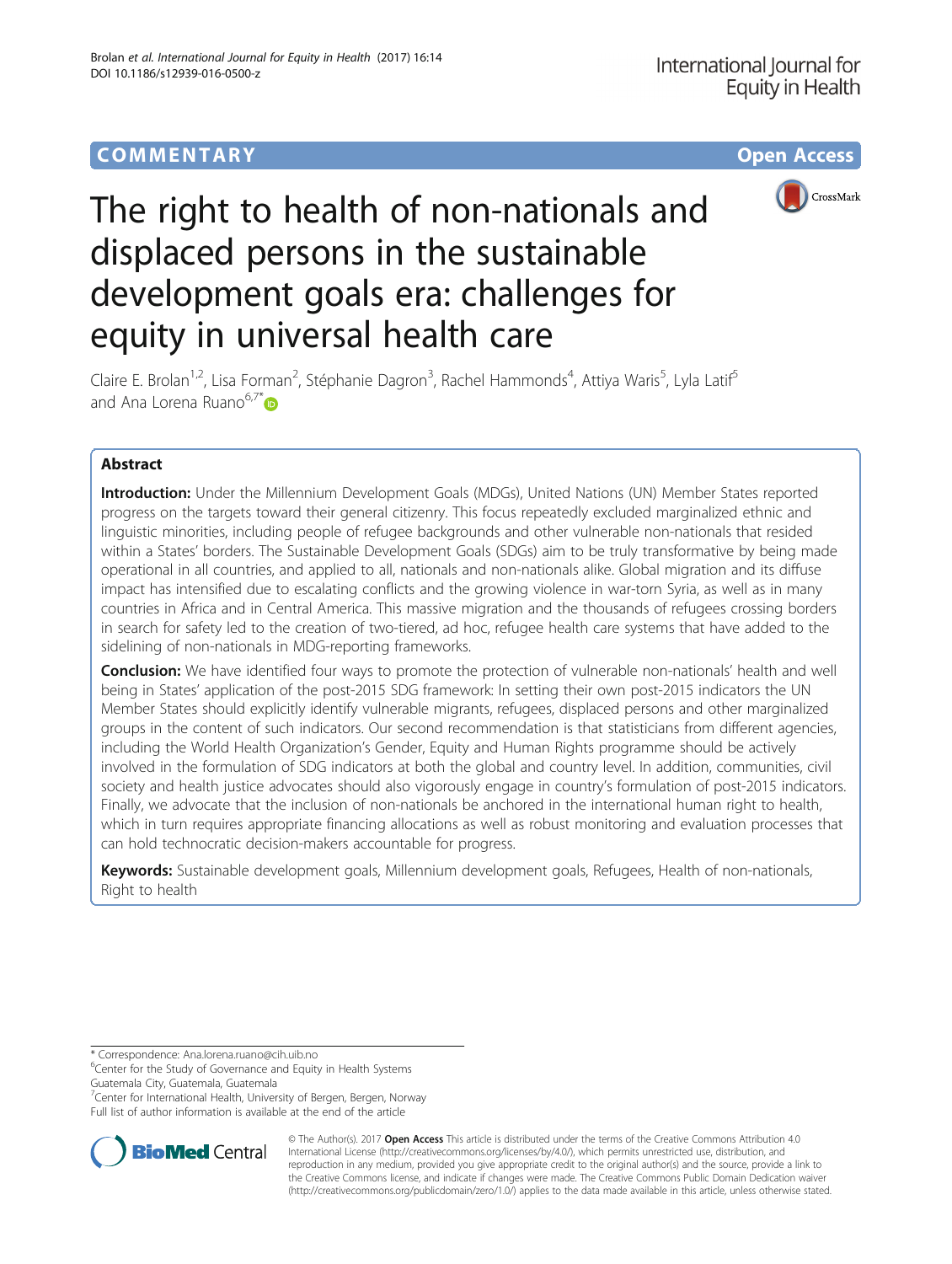## Background

Under the Millennium Development Goals (MDGs), United Nations (UN) Member States reported progress on the targets toward their general citizenry. This focus repeatedly excluded marginalized ethnic and linguistic minorities, including people of refugee backgrounds and other vulnerable non-nationals that resided within a States' borders [[1, 2\]](#page-3-0). With multilateral and bilateral impetus on scaling-up MDG achievement in low-income countries, the health inequities experienced by vulnerable and poor minoritiesin middle and highincome nations were further overlooked, this includes non-nationals [[3](#page-3-0)]. Recognizing this inequity, in October 2013 the Goals for Governance and Global Health (Go4Health) research consortium called for the post-2015 Sustainable Development Goals (SDGs) agenda to be truly transformative by being made operational in all countries, and applied to all, nationals and non-nationals alike [\[4](#page-3-0)]. Go4Health explicitly asked governments to begin progressively meeting their minimum core right to health obligations for vulnerable populations, such as nonnationals, displaced persons and minorities that live within their borders, and to be responsive to in-country health challenges and inequities resulting from crossborder human movement.

Global migration and its diffuse impact have intensified due to escalating conflicts and growing violence in war-torn countries such as Syria, as well as in many countries in Africa and in Central America. The mass migration of thousands of refugees crossing borders in search for safety has led to many countries creating twotiered, ad hoc, refugee health care systems that have contributed to the sidelining of non-nationals in MDGreporting frameworks [\[2](#page-3-0)]. This situation underlines the importance of including vulnerable non-nationals in global development frameworks like the SDGs. Thousands of minors from the northern triangle of Central America have made the perilous crossing into the United States, and one million refugees crossed the Mediterranean to enter Europe in 2015. The United Nations High Commissioner for Refugees (UNHCR) reported worldwide displacement had reached the highest ever-recorded level, with 59.5 million people now of concern [\[5](#page-3-0)–[7](#page-3-0)]. This is not a problem of 'the west', that given Turkey, Pakistan, Lebanon, Iran, Ethiopia and Jordan each host between 1.59 million and 654,100 displaced individuals [\[5, 6\]](#page-3-0). Of the 59.5 million people displaced in 2015, approximately one-third (19.5 million) were refugees, the bulk of whom (86%) reside in developing regions, with least developed countries hosting 25% of that total [\[5, 6](#page-3-0)].

Tens of millions more still lie outside UNHCR's mandate, and they are not counted in the 59.5 million figure; these are the undocumented or irregular migrants who have crossed borders for equally complex reasons. These human beings are trying to escape from poverty, from environmental and climate instability, rapid urbanization, human trafficking, slavery, and unimaginable levels of violence [\[8](#page-3-0), [9](#page-3-0)]. According to UNHCR, the fifteen new or ongoing conflicts throughout the world in the past 5 years only compound these factors. . The Syrian crisis highlights the complex interconnection between war, refugee status and the undocumented movement of people, and is responsible for a large proportion of this burden [\[5\]](#page-3-0). Both the refugees escaping from Syria, as well as the minors from Central America are easy prey for international criminal gangs, who engage in human smuggling and trafficking, as well as multiple forms of exploitation of these vulnerable populations [[7](#page-3-0)]. Often those on the move are people in extremely vulnerable positions and are routinely denied the means to take control of their health as well as of their life circumstances [\[10\]](#page-3-0). Improving the human health and dignity of these and other groups is and will be a transnational challenge that can only be addressed through global action, solidarity, recognition and commitment by the global community to realize the post-2015 SDG catchcry of 'leaving no one behind' [\[11, 12\]](#page-3-0).

### The health challenges of people on the move

It is important to note that each person that is traversing the world's borders in challenging circumstances differs in health status and in need. Studies usually focus on healthcare issues and barriers for people in refugee camps or those seeking asylum in high-income nations. Studies on refugee camps in resource-poor settings frequently describe overcrowding, poor hygiene and sanitation, poor water quality, food insecurity, discrimination, and issues of violence (including sexual violence). As a result, camp inhabitants experience multimorbidities, which may include communicable diseases and parasitic infections, under-management of chronic health conditions, under-immunization, and inadequate nutrition. Al of this can result in delayed growth and development in children, as well as sexual and reproductive health problems, among many other conditions. Meanwhile, the literature on refugee health in high-income settings routinely identifies the need for on-arrival health-care screening, as well as identifies the vulnerability of adults and children, particularly unaccompanied minors, to develop mental health problems. Often, a government's denial of health services and basic social determinants of health is tied to promotion of state securitization and inter-related policies regulating cross-border movements of people [\[13\]](#page-3-0), but little consideration seems to be given to the migrants and refugees themselves.

## What do the sustainable development goals offer?

It is worth emphasizing that the SDGs, which consist of 17 goals and 169 associated targets, is intended as a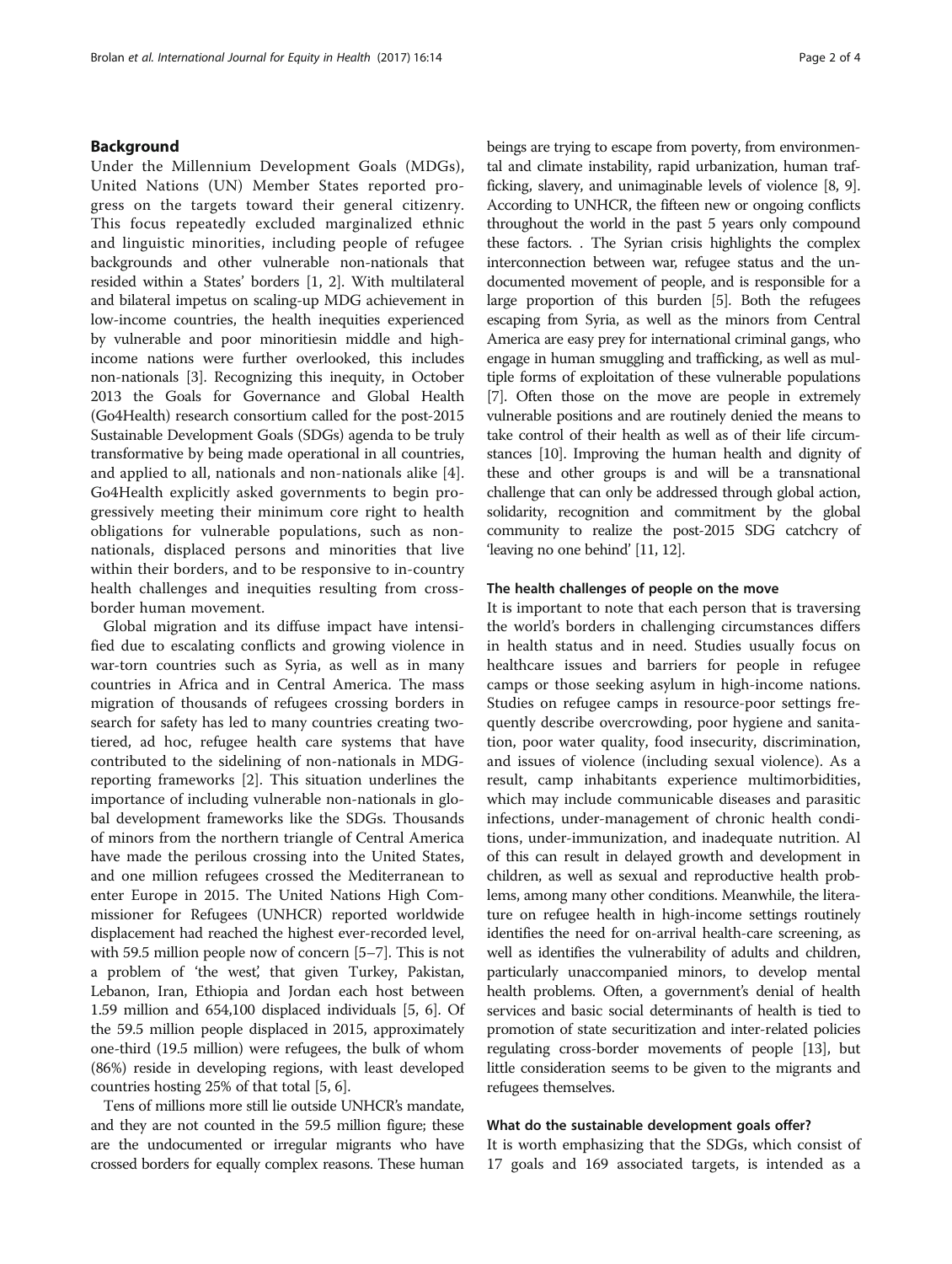universal agenda for all people in all segments of society, in developed and developing countries alike [[11](#page-3-0)]. This means that vulnerable groups such as refugees, internally displaced persons and migrants deserve not only consideration but also health systems that are responsive to their specific health needs. In the post-2015 UN resolution governments have collectively pledged that the SDGs are to include people whose backgrounds are marred by persecution, poverty, extremism, conflict, violence, humanitarian crises, natural disaster, and forced displacement. However such affirmative statements, and those on access to education and humane treatment of persons regardless of migration status, are laudable but not enough.

Governments will likely shape their SDG policies and programs to align with their post-2015 commitments in the SDG metrics framework instead of the commitments found in the UN resolution's preamble or broader declaration. This reaffirms the growing concern as to the real possibility that the most poor, socially isolated, and disadvantaged groups the SDGs seek to capture will be overlooked and ignored by a multitude of countries and their development partners when it comes to planning, implementation, monitoring, and reporting within the SDG framework. These are some of the world's most marginalized people for whom the post-2015 SDGs most matter. If vulnerable migrants, the displaced and other at-risk populations such as victims of human trafficking lack affirmative and repeated identification within the SDG metrics framework, their needs and rights will be ignored in post-2015 development planning initiatives for the next 15 years. In 2015 and 2016, multiple countries introduced regressive measures that undermined access to healthcare for vulnerable non-nationals.

## Recommendations

We have identified four ways to enhance the protection of vulnerable non-nationals' and internally displaced person's health and well-being in States' application of the post-2015 SDG framework. All four recommendations are interdependent and intertwine: not one of the four paths forward that we identify can be effectively achieved without implementation of the other three. Our recommendations are as follows:

- a) In setting their own post-2015 indicators, UN Member States should explicitly identify and include vulnerable non-nationals, displaced persons and other marginalized groups in the content of such indicators;
- b) The Inter-Agency and Expert Group on SDG Indicators (IAEG-SDGs) should continue to encourage states and researchers to collect data that will help governments to develop data

disaggregation measures and tools that specifically include such populations;

- c) Statisticians from key multilaterals, together with community and civil society representatives (among other actors), should be actively involved in the formulation and monitoring of SDG indicators at both the global and country-level;
- d) The inclusion of non-nationals and internally displaced persons in the post-2015 SDG framework must be anchored in the international human right to health.

Our first recommendation is that in setting their own post-2015 indicators, UN Member States from developed and developing nations should explicitly identify and include vulnerable non-nationals, displaced persons and other marginalized groups in the content of such indicators. States should be guided by the overall global goal, while also taking into account their national circumstances [[12](#page-3-0)]. We secondly recommend that the IAEG-SDGs should continue to encourage states, the multilaterals, and researchers to collect data that will help governments to develop data disaggregation measures and tools that specifically include such populations. In addition, national SDG indicators need to incorporate fiscal allocation of resources for emergency and non-emergency level for these specific groups. This is particularly important in the context of SDG 3, which seeks to ensure healthy lives for all, specifically Target 3.7 ("… ensure universal access to sexual and reproductive health-care services…") and Target 3.8 ("Achieve universal health coverage…").

Our third recommendation is that statisticians from UNHCR, IOM, and the World Health Organization's Gender, Equity and Human Rights programme should be actively involved in the formulation of SDG indicators at both the global and country-level. This is likely to involve additional financial and human resource for these international agencies. However, it is well worth the shortterm investment. In addition, communities, civil society, foundations and philanthropic organisations, private organizations, and development banks, together with health justice advocates, should also vigorously engage in each country's formulation of post-2015 indicators. We encourage such actors to reject indicators that do not identify and include the world's most vulnerable. If country targets and indicators do not best address the "dimensions of inequality that are particularly relevant to each country's internal borders" [\[3](#page-3-0)] - which includes the health and related inequalities experienced by vulnerable nonnationals - then we must advocate countries return to the SDG metrics drawing-board.

Finally, we recommend that the inclusion of nonnationals and internally displaced persons explicitly in States' SDG metrics framework be anchored in the